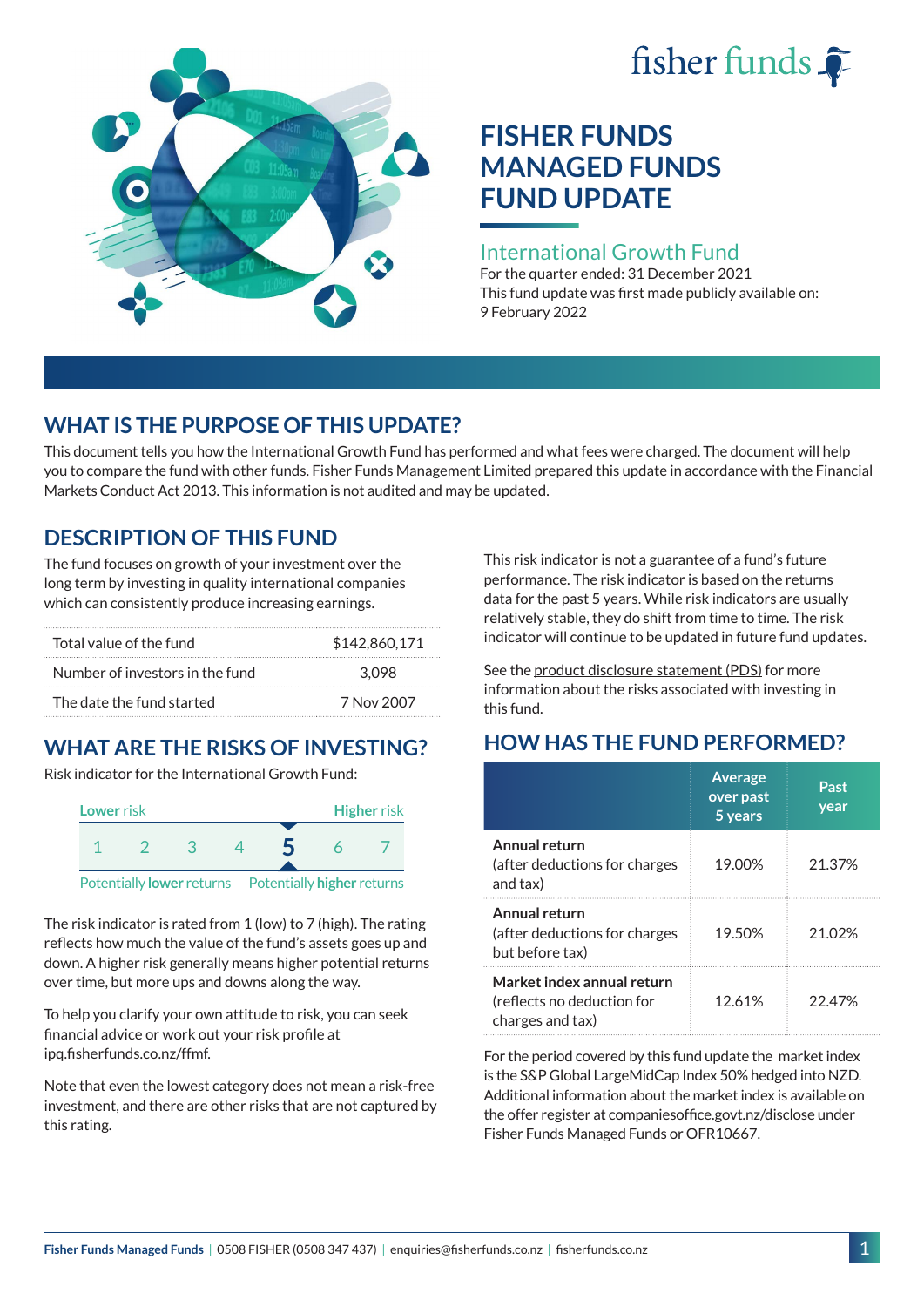# **ANNUAL RETURN GRAPH**



This shows the return after fund charges and tax for each of the last 10 years ending 31 March. The last bar shows the average annual return for the last 10 years, up to 31 December 2021.

**Important:** This does not tell you how the fund will perform in the future.

Returns in this update are after tax at the highest prescribed investor rate (PIR) of tax for an individual New Zealand resident. Your tax may be lower. The market index return reflects no deduction for charges and tax.

### **WHAT FEES ARE INVESTORS CHARGED?**

Investors in the International Growth Fund are charged fund charges that include GST. In the year to 31 March 2021 these were:

|                                                | % of net asset value |
|------------------------------------------------|----------------------|
| <b>Total fund charges</b>                      | 4.37%                |
| Which are made up of:                          |                      |
| Total management and<br>administration charges | 1.42%                |
| Inding:                                        |                      |
| Manager's basic fee                            | 1.27%                |
| Other management and<br>administration charges | 0.15%                |
| Total performance-based fees <sup>1</sup>      | 2.95%                |

Small differences in fees and charges can have a big impact on your investment over the long term.

## **EXAMPLE OF HOW THIS APPLIES TO AN INVESTOR**

Katie had \$10,000 in the fund at the start of the year and did not make any further contributions. At the end of the year, Katie received a return after fund charges were deducted of \$2,137 (that is 21.37% of her initial \$10,000). Katie did not pay other charges. This gives Katie a total return after tax of \$2,137 for the year.

# **WHAT DOES THE FUND INVEST IN?**

#### **Actual investment mix**

This shows the types of assets that the fund invests in.



#### **Target investment mix**

This shows the mix of assets that the fund generally intends to invest in.